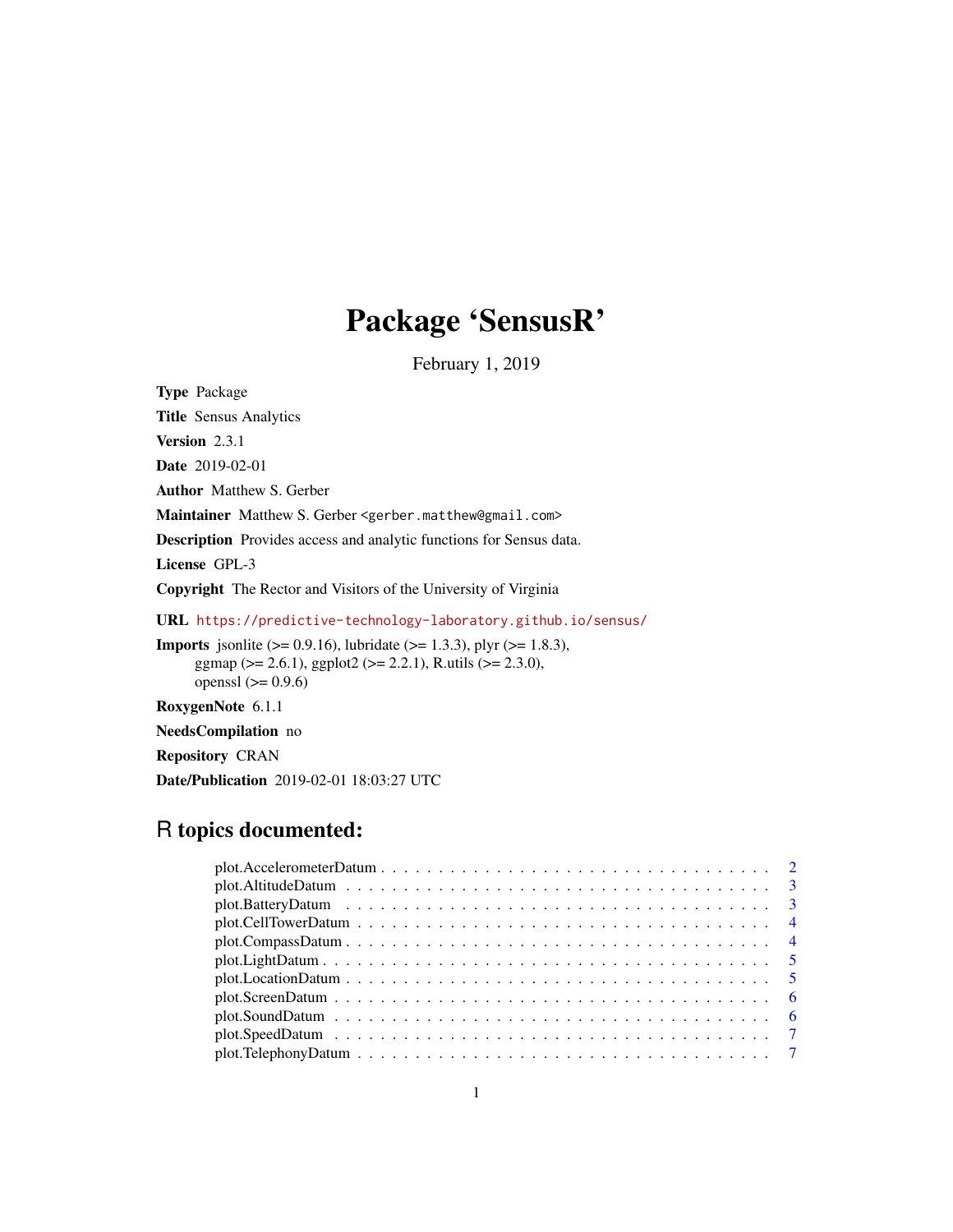<span id="page-1-0"></span>

| $\overline{\phantom{0}}8$ |
|---------------------------|
| 8                         |
| 9                         |
| -9                        |
| -10                       |
|                           |
|                           |
|                           |
|                           |
|                           |
|                           |
|                           |
|                           |
|                           |
|                           |
|                           |
|                           |
|                           |
|                           |

#### **Index** 2008 **[18](#page-17-0)**

plot.AccelerometerDatum

*Plot accelerometer data.*

# Description

Plot accelerometer data.

# Usage

## S3 method for class 'AccelerometerDatum'  $plot(x, pch = "." , type = "l", ...)$ 

# Arguments

| x    | Accelerometer data.        |
|------|----------------------------|
| pch  | Plotting character.        |
| type | Line type.                 |
|      | Other plotting parameters. |

# Value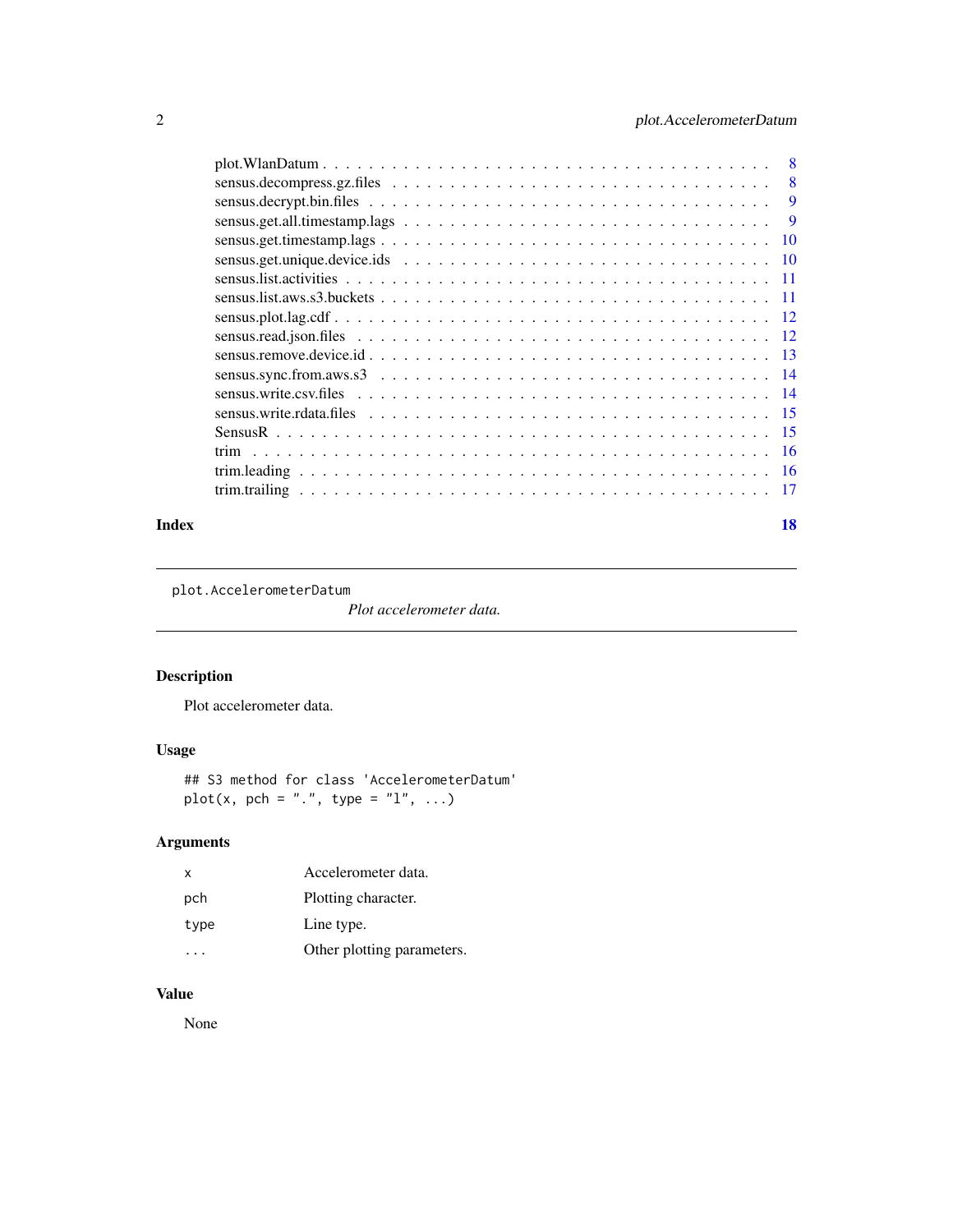<span id="page-2-0"></span>plot.AltitudeDatum *Plot altitude data.*

### Description

Plot altitude data.

### Usage

## S3 method for class 'AltitudeDatum'  $plot(x, pch = "." , type = "l", ...)$ 

# Arguments

| $\mathsf{x}$ | Altitude data.             |
|--------------|----------------------------|
| pch          | Plotting character.        |
| type         | Line type.                 |
| .            | Other plotting parameters. |
|              |                            |

# Value

None

plot.BatteryDatum *Plot battery data.*

# Description

Plot battery data.

# Usage

```
## S3 method for class 'BatteryDatum'
plot(x, pch = "." , type = "l",main = "Battery", ...)
```
#### Arguments

| X    | Battery data.              |
|------|----------------------------|
| pch  | Plotting character.        |
| type | Line type.                 |
| main | Main title.                |
|      | Other plotting parameters. |

#### Value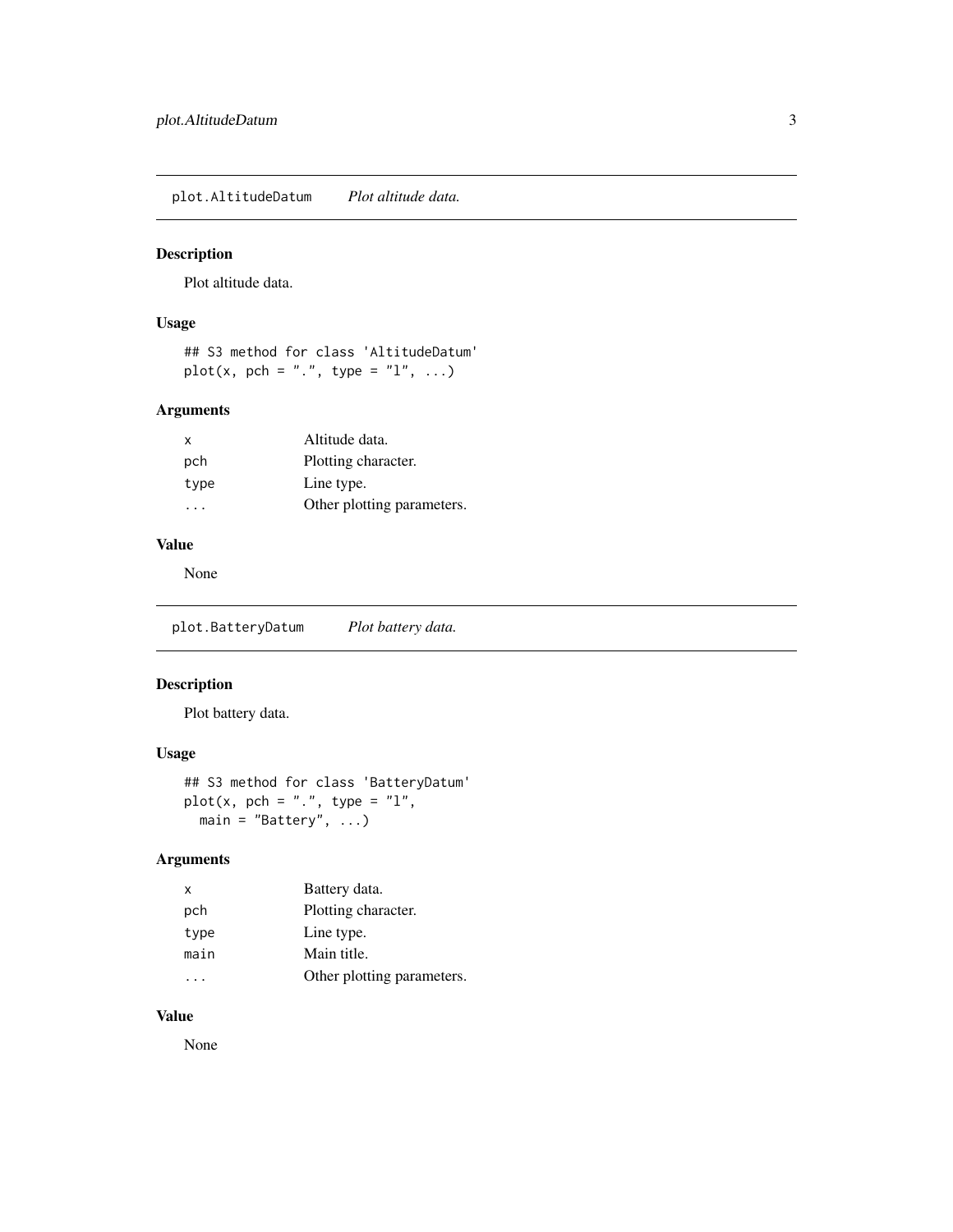<span id="page-3-0"></span>plot.CellTowerDatum *Plot cell tower data.*

# Description

Plot cell tower data.

#### Usage

## S3 method for class 'CellTowerDatum'  $plot(x, \ldots)$ 

### Arguments

| X        | Cell tower data.          |
|----------|---------------------------|
| $\cdots$ | Other plotting arguments. |

# Value

None

plot.CompassDatum *Plot compass data.*

# Description

Plot compass data.

#### Usage

## S3 method for class 'CompassDatum' plot(x, pch = ".", type = "l", ...)

#### Arguments

| $\mathsf{x}$ | Compass data.              |
|--------------|----------------------------|
| pch          | Plotting character.        |
| type         | Line type.                 |
|              | Other plotting parameters. |

#### Value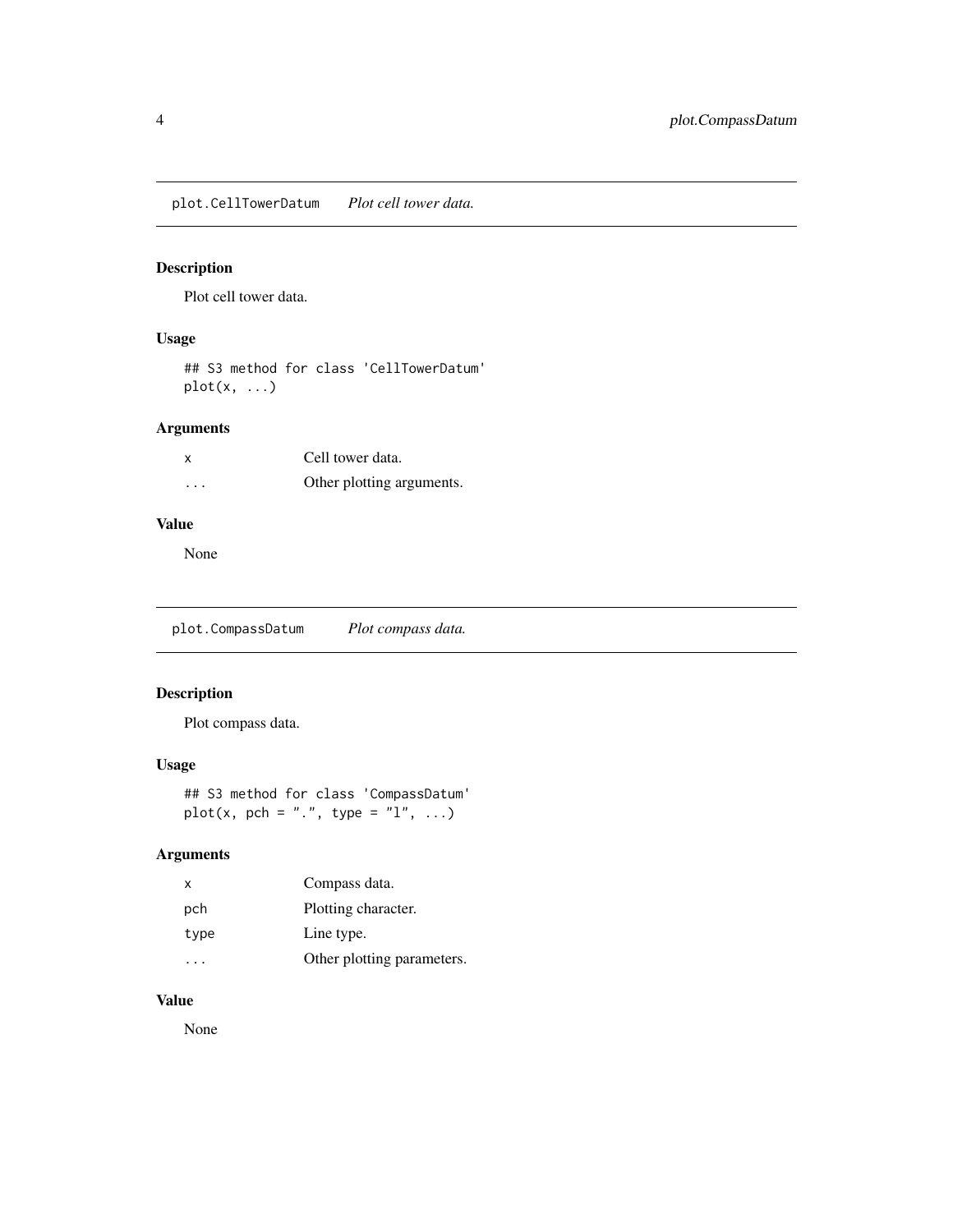<span id="page-4-0"></span>plot.LightDatum *Plot light data.*

# Description

Plot light data.

# Usage

## S3 method for class 'LightDatum' plot(x, pch = ".", type =  $"1", ...$ )

#### Arguments

| $\mathsf{x}$ | Light data.                |
|--------------|----------------------------|
| pch          | Plotting character.        |
| type         | Line type.                 |
|              | Other plotting parameters. |

# Value

None

plot.LocationDatum *Plot location data.*

# Description

Plot location data.

#### Usage

## S3 method for class 'LocationDatum'  $plot(x, \ldots)$ 

# Arguments

| X        | Location data.                                                                  |
|----------|---------------------------------------------------------------------------------|
| $\cdots$ | Arguments to pass to plotting routines. This can include two special arguments: |
|          | qmap.args (passed to qmap) and geom.point.args (passed to geom_point).          |

#### Value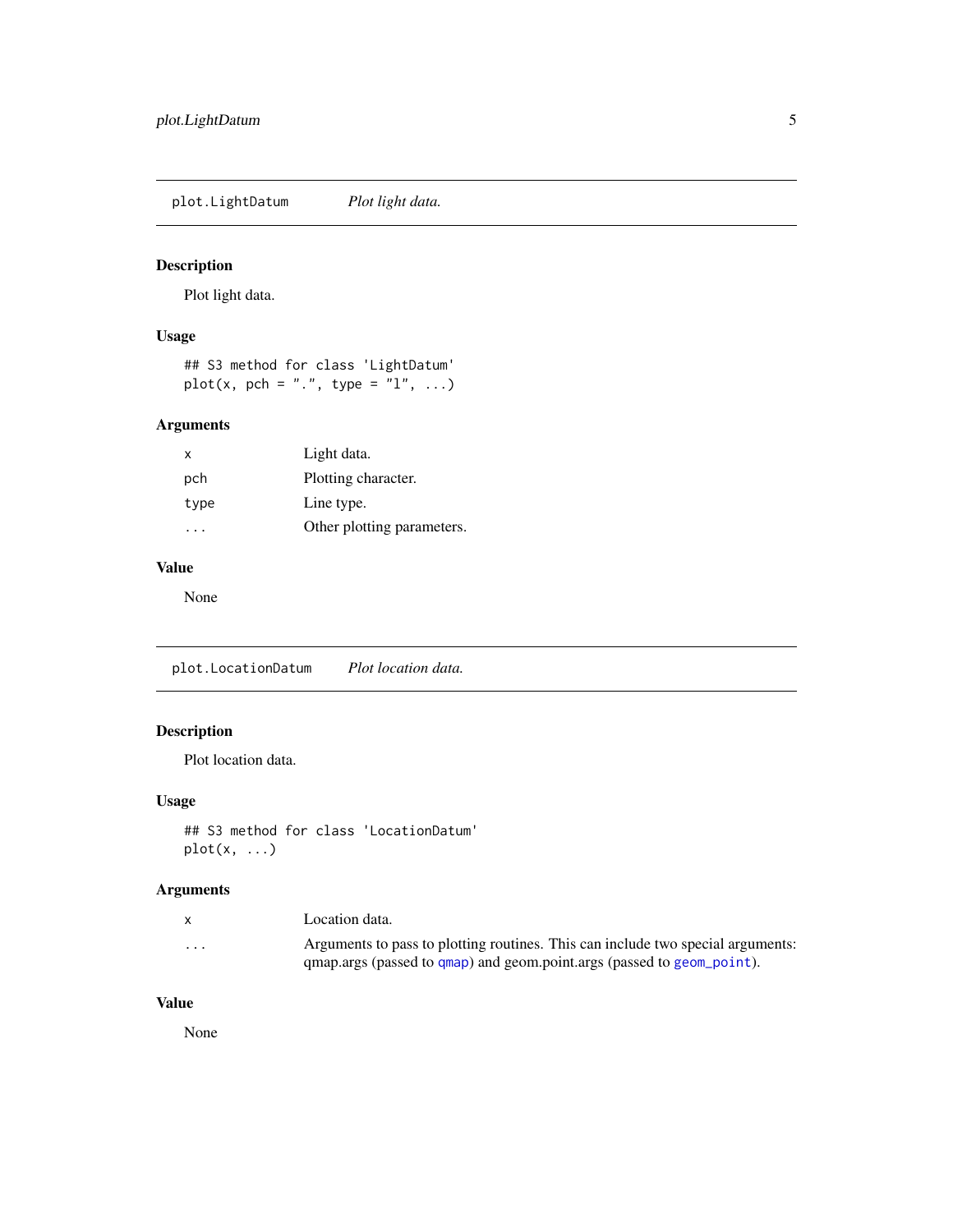<span id="page-5-0"></span>plot.ScreenDatum *Plot screen data.*

# Description

Plot screen data.

# Usage

## S3 method for class 'ScreenDatum'  $plot(x, \ldots)$ 

# Arguments

| X | Screen data.               |
|---|----------------------------|
| . | Other plotting parameters. |

# Value

None

plot.SoundDatum *Plot sound data.*

# Description

Plot sound data.

#### Usage

## S3 method for class 'SoundDatum'  $plot(x, pch = "."", type = "l", ...)$ 

#### Arguments

| x    | Sound data.                |
|------|----------------------------|
| pch  | Plotting character.        |
| type | Line type.                 |
|      | Other plotting parameters. |

#### Value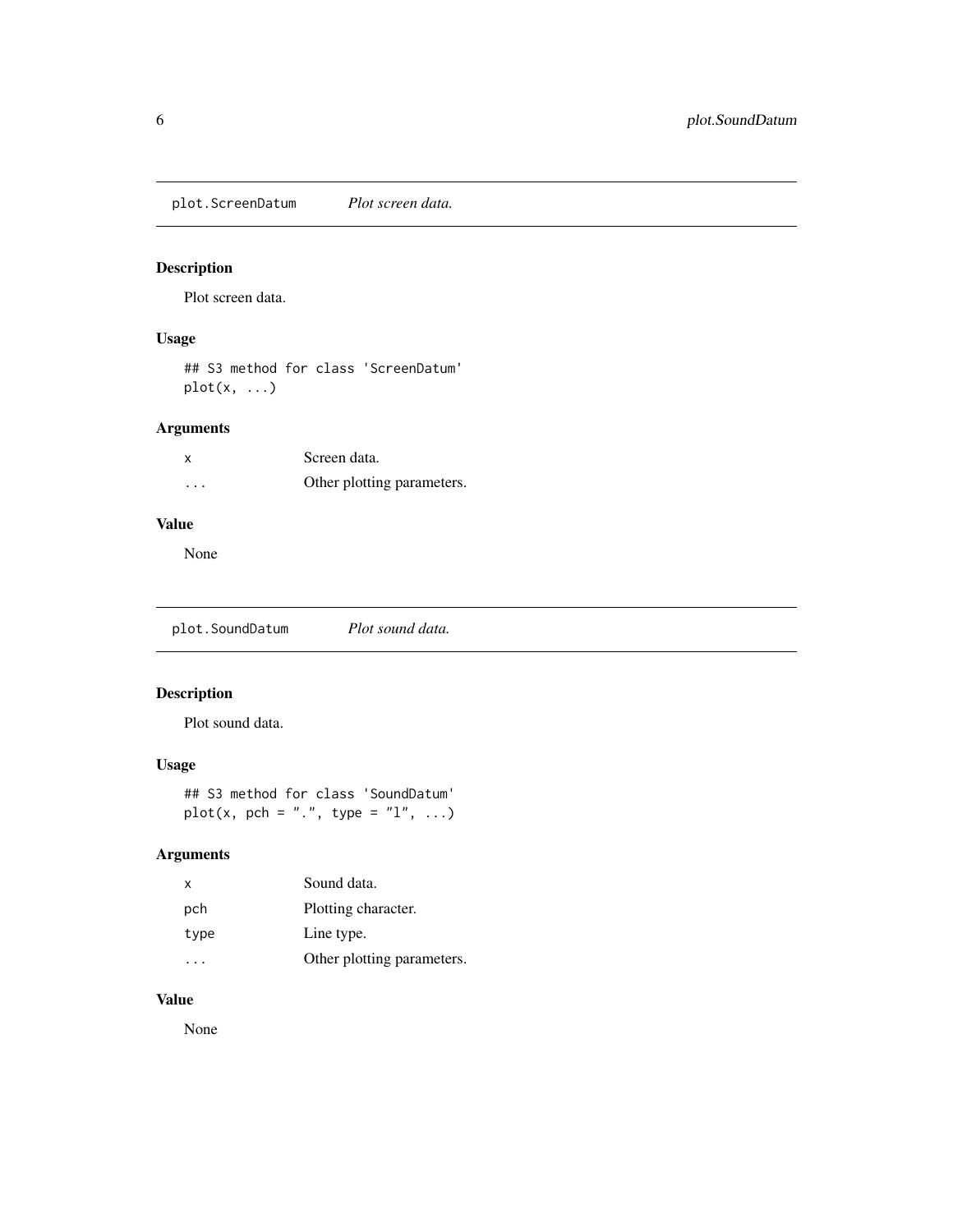<span id="page-6-0"></span>plot.SpeedDatum *Plot speed data.*

#### Description

Plot speed data.

#### Usage

## S3 method for class 'SpeedDatum' plot(x, pch = ".", type = "l", ...)

# Arguments

| X    | Speed data.                |
|------|----------------------------|
| pch  | Plotting character.        |
| type | Line type.                 |
|      | Other plotting parameters. |
|      |                            |

# Value

None

plot.TelephonyDatum *Plot telephony data.*

# Description

Plot telephony data.

#### Usage

```
## S3 method for class 'TelephonyDatum'
plot(x, ...)
```
#### Arguments

| Χ                       | Telephony data.            |
|-------------------------|----------------------------|
| $\cdot$ $\cdot$ $\cdot$ | Other plotting parameters. |

#### Value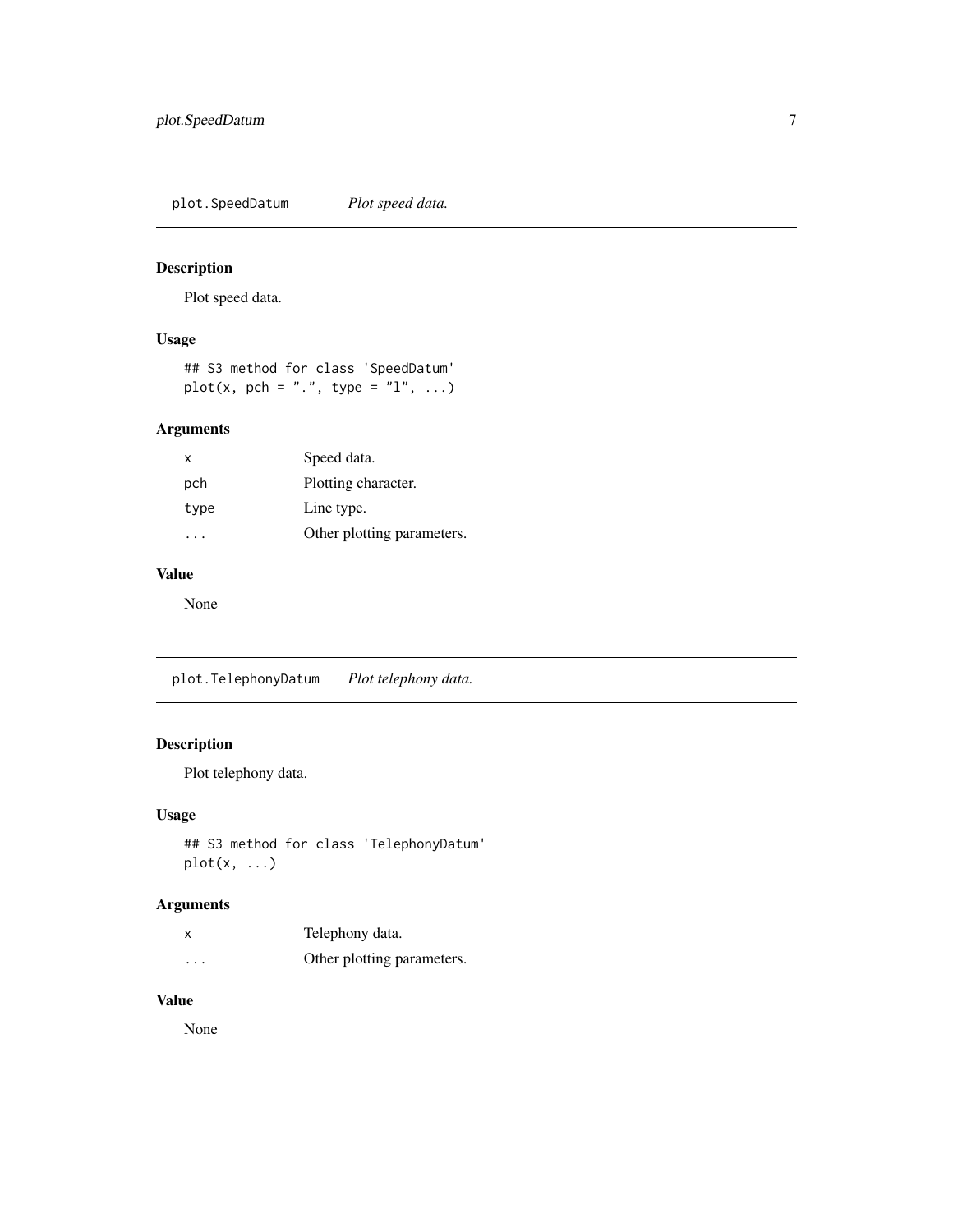<span id="page-7-0"></span>plot.WlanDatum *Plot WLAN data.*

#### Description

Plot WLAN data.

#### Usage

## S3 method for class 'WlanDatum'  $plot(x, \ldots)$ 

# Arguments

| x        | WLAN data.                 |
|----------|----------------------------|
| $\cdots$ | Other plotting parameters. |

#### Value

None

```
sensus.decompress.gz.files
```
*Decompresses JSON files downloaded from AWS S3.*

# Description

Decompresses JSON files downloaded from AWS S3.

# Usage

```
sensus.decompress.gz.files(local.path, skip = TRUE, overwrite = FALSE,
  remove = FALSE)
```
#### Arguments

| local.path | Path to location on local machine.                                                                                                         |
|------------|--------------------------------------------------------------------------------------------------------------------------------------------|
| skip       | If TRUE and the output file already exists, the output file is returned as is.                                                             |
| overwrite  | If TRUE and the output file already exists, the file is silently overwritten; other-<br>wise an exception is thrown (unless skip is TRUE). |
| remove     | If TRUE, the input file is removed afterward, otherwise not.                                                                               |

# Value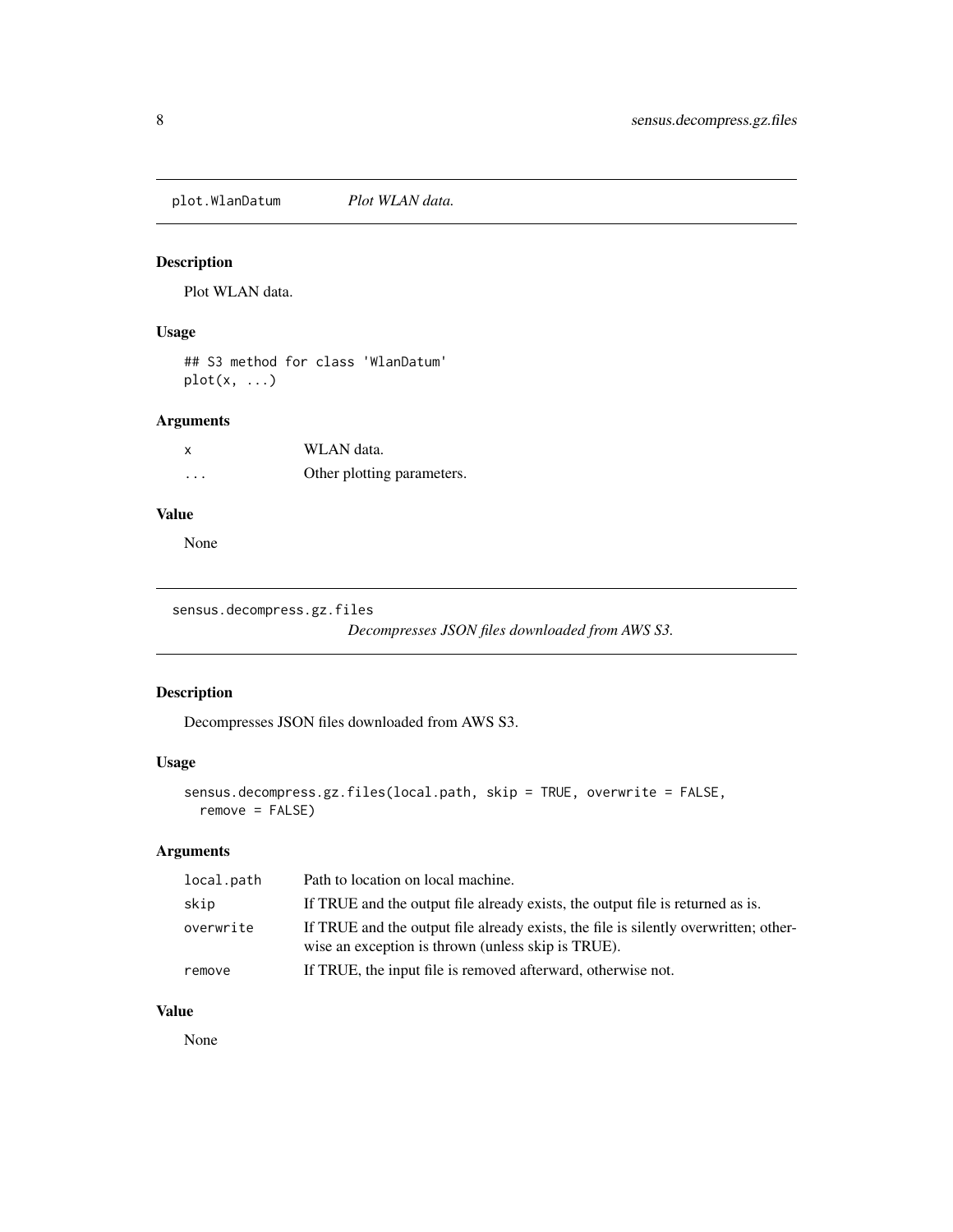<span id="page-8-0"></span>sensus.decrypt.bin.files

*Decrypts Sensus .bin files that were encrypted using asymmetric public/private key encryption.*

#### Description

Decrypts Sensus .bin files that were encrypted using asymmetric public/private key encryption.

#### Usage

```
sensus.decrypt.bin.files(data.path, is.directory = TRUE,
 recursive = TRUE, rsa.private.key.path,
 rsa.private.key.password = askpass, replace.files = FALSE)
```
#### Arguments

| data.path                | Path to Sensus .bin data (either a file or a directory).                   |
|--------------------------|----------------------------------------------------------------------------|
| is.directory             | Whether or not the path is a directory.                                    |
| recursive                | Whether or not to read files recursively from directory indicated by path. |
| rsa.private.key.path     |                                                                            |
|                          | Path to RSA private key generated using OpenSSL.                           |
| rsa.private.key.password |                                                                            |
|                          | Password used to decrypt the RSA private key.                              |
| replace.files            | Whether or not to delete bin files after they have been decrypted.         |

#### Value

None

sensus.get.all.timestamp.lags

*Get timestamp lags for a Sensus data frame.*

#### Description

Get timestamp lags for a Sensus data frame.

#### Usage

sensus.get.all.timestamp.lags(data)

#### Arguments

data Data to plot lags for (e.g., the result of sensus.read.json.files).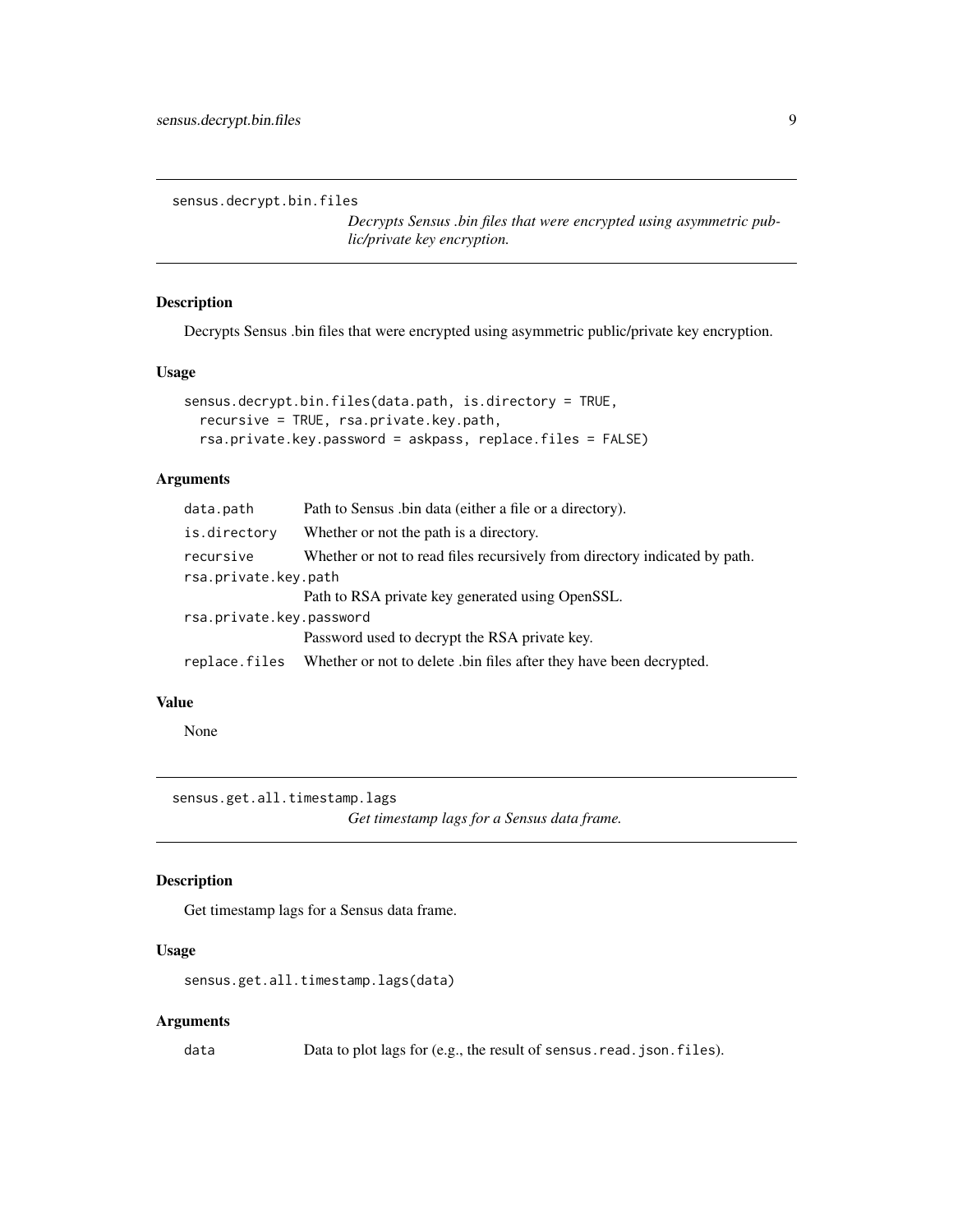# <span id="page-9-0"></span>Value

List of lags organized by datum type.

sensus.get.timestamp.lags

*Get timestamp lags for a Sensus datum.*

#### Description

Get timestamp lags for a Sensus datum.

#### Usage

sensus.get.timestamp.lags(datum)

#### Arguments

datum Data to plot lags for (e.g., the result of sensus.read.json.files).

#### Value

List of lags.

sensus.get.unique.device.ids *Gets unique device IDs within a dataset.*

#### Description

Gets unique device IDs within a dataset.

#### Usage

sensus.get.unique.device.ids(data)

#### Arguments

data Data to write, as read using [sensus.read.json.files](#page-11-1).

#### Value

Unique device IDs within the data.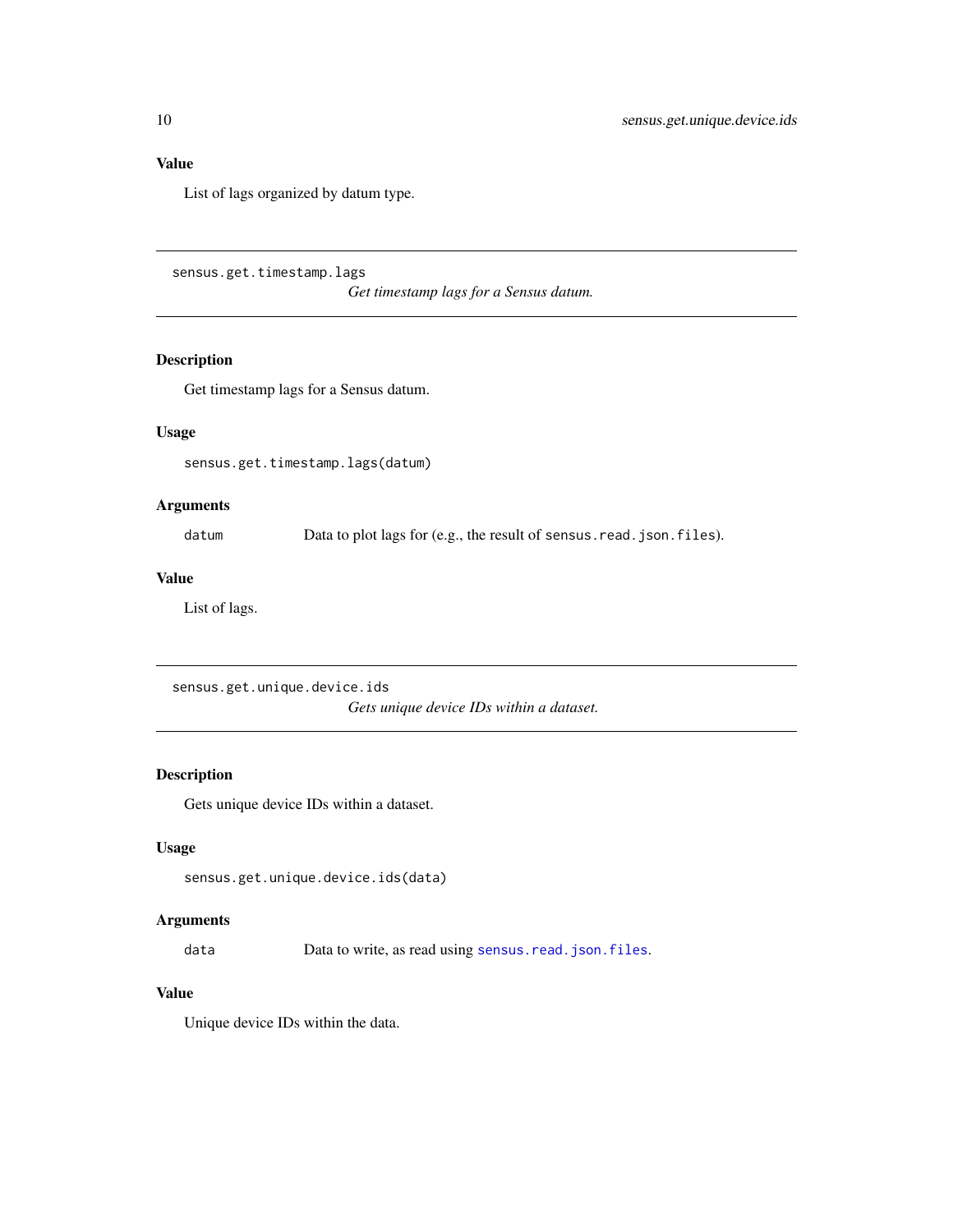<span id="page-10-0"></span>sensus.list.activities

*Lists activities in a given phase and state.*

#### Description

Lists activities in a given phase and state.

#### Usage

```
sensus.list.activities(data, phase = "Starting", state = "Active")
```
#### Arguments

| data  | Data, as returned by sensus, read, json, files. |
|-------|-------------------------------------------------|
| phase | Phase of activity (Starting, During, Stopping)  |
| state | State of phase (Active, Inactive, Unknown)      |

#### Value

None

sensus.list.aws.s3.buckets *Lists S3 buckets.*

# Description

Lists S3 buckets.

#### Usage

```
sensus.list.aws.s3.buckets(profile = "default",
  aws.path = "/usr/local/bin/aws")
```
#### Arguments

| profile  | AWS credentials profile to use for authentication. |
|----------|----------------------------------------------------|
| aws.path | Path to AWS client.                                |

#### Value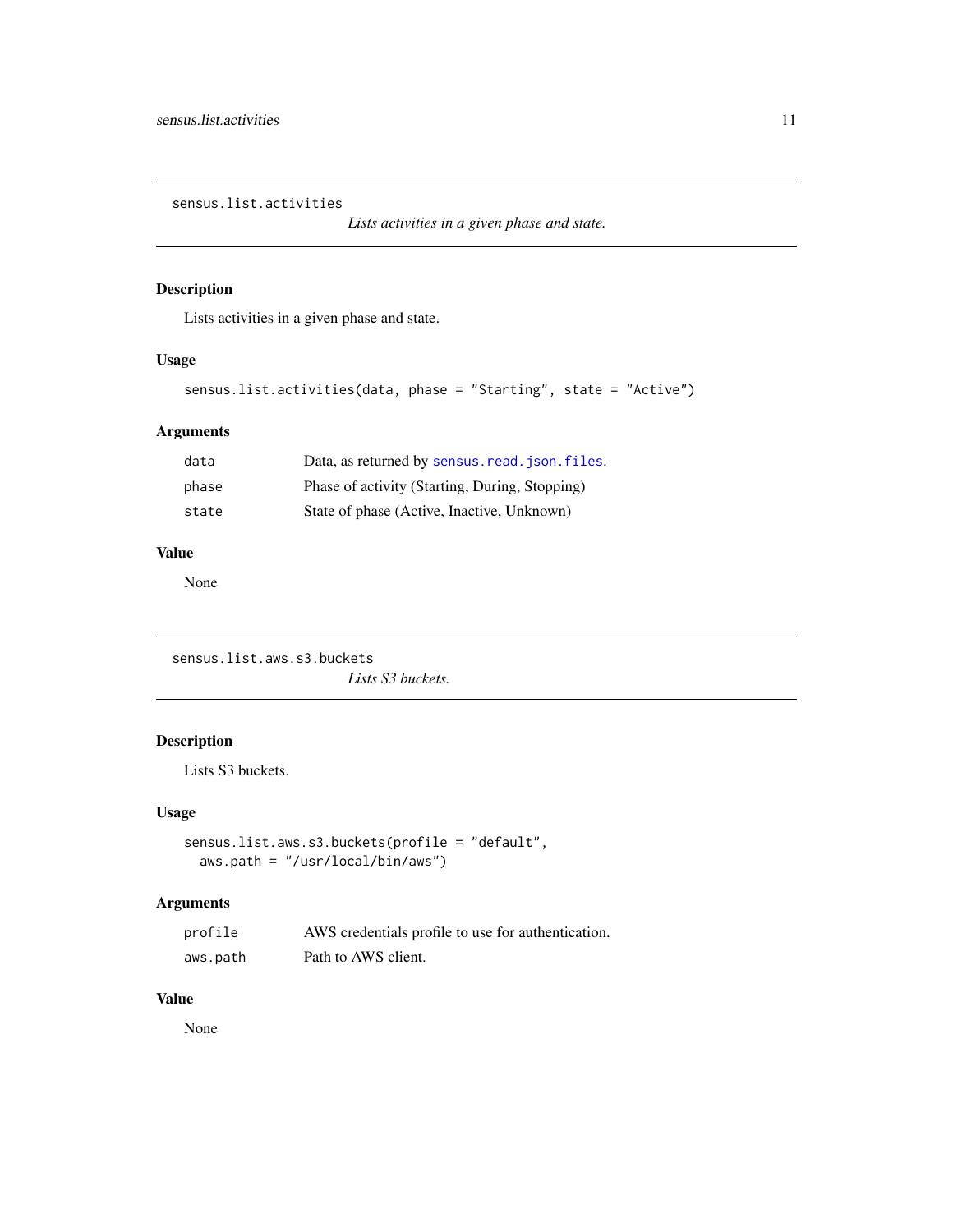<span id="page-11-0"></span>sensus.plot.lag.cdf *Plot the CDF of inter-reading time lags.*

#### Description

Plot the CDF of inter-reading time lags.

#### Usage

```
sensus.plot.lag.cdf(datum, xlim = c(0, 1),
 xlab = "Inter-reading time (seconds)", ylab = "Percentile",
 main = paste("Inter-reading times (n=", nrow(datum), ")", sep = ""))
```
#### Arguments

| datum | Data frame for a single datum. |
|-------|--------------------------------|
| xlim  | Limits for the x-axis.         |
| xlab  | Label for x-axis.              |
| ylab  | Label for y-axis.              |
| main  | Label for plot.                |

#### Value

None.

<span id="page-11-1"></span>sensus.read.json.files

*Read JSON-formatted Sensus data.*

#### Description

Read JSON-formatted Sensus data.

#### Usage

```
sensus.read.json.files(data.path, is.directory = TRUE,
  recursive = TRUE, local.timezone = Sys.timezone(),
  data.types = NULL)
```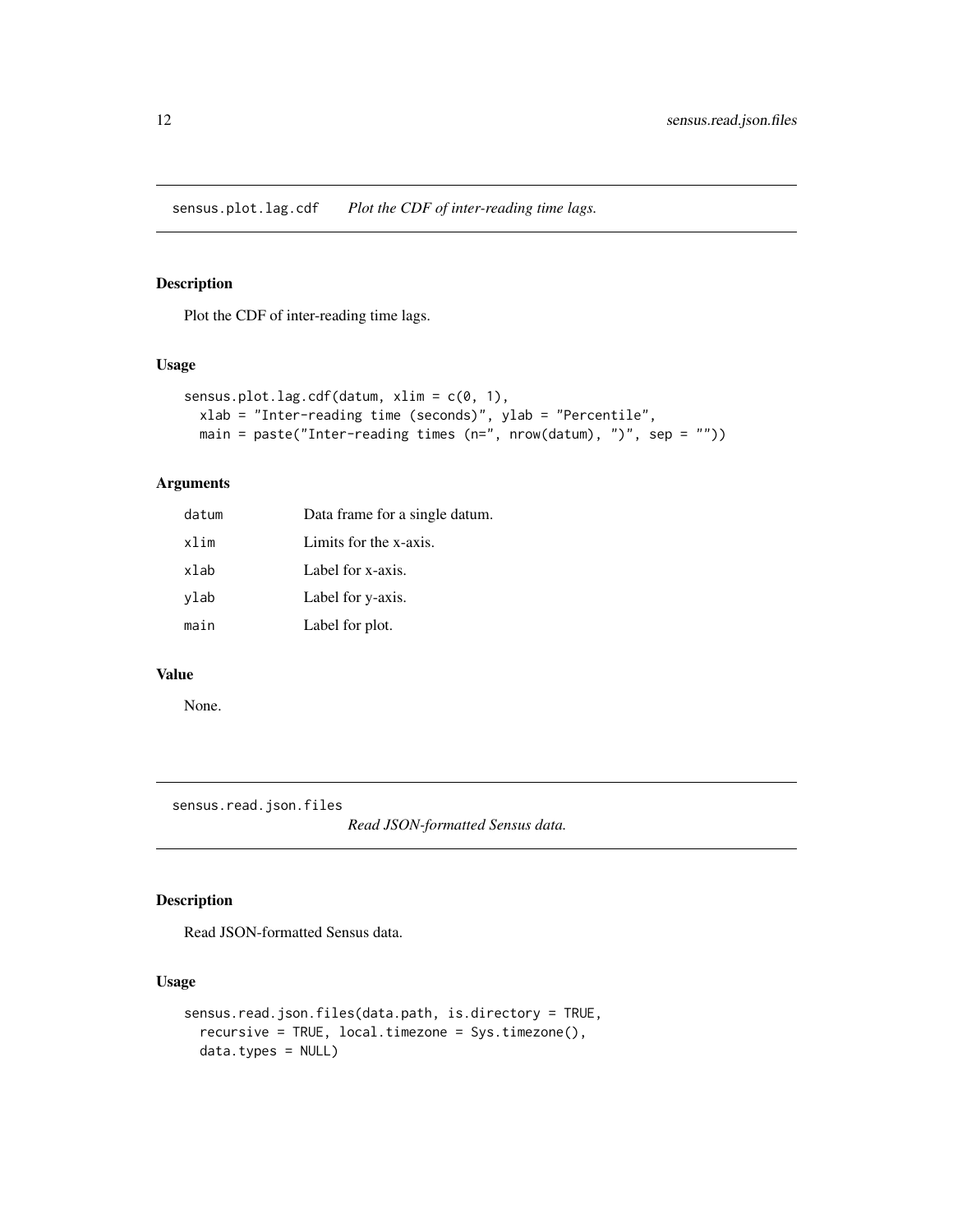#### <span id="page-12-0"></span>Arguments

| data.path    | Path to Sensus JSON data (either a file or a directory).                                                                                                                                                                                                                                                 |
|--------------|----------------------------------------------------------------------------------------------------------------------------------------------------------------------------------------------------------------------------------------------------------------------------------------------------------|
| is.directory | Whether or not the path is a directory.                                                                                                                                                                                                                                                                  |
| recursive    | Whether or not to read files recursively from directory indicated by path.                                                                                                                                                                                                                               |
|              | local, timezone The local timezone to convert datum timestamps to, or NULL to leave the times-<br>tamps unconverted.                                                                                                                                                                                     |
| data.types   | Specific data types to read. A full list of data types can be found here: https://<br>predictive-technology-laboratory.github.io/sensus/api/Sensus.Datum.<br>html. For example c("AccelerometerDatum", "HeightDatum") will only<br>read accelerometer and height data. Pass NULL to read all data types. |

#### Value

All data, listed by type.

#### Examples

```
# data.path = system.file("extdata", "example-data", package="SensusR")
# data = sensus.read.json.files(data.path)
```
sensus.remove.device.id

*Removes all data associated with a device ID from a data collection.*

#### Description

Removes all data associated with a device ID from a data collection.

#### Usage

```
sensus.remove.device.id(datum, device.id)
```
#### Arguments

| datum     | Data collection to process. |
|-----------|-----------------------------|
| device.id | Device ID to remove.        |

# Value

Data without a particular device ID.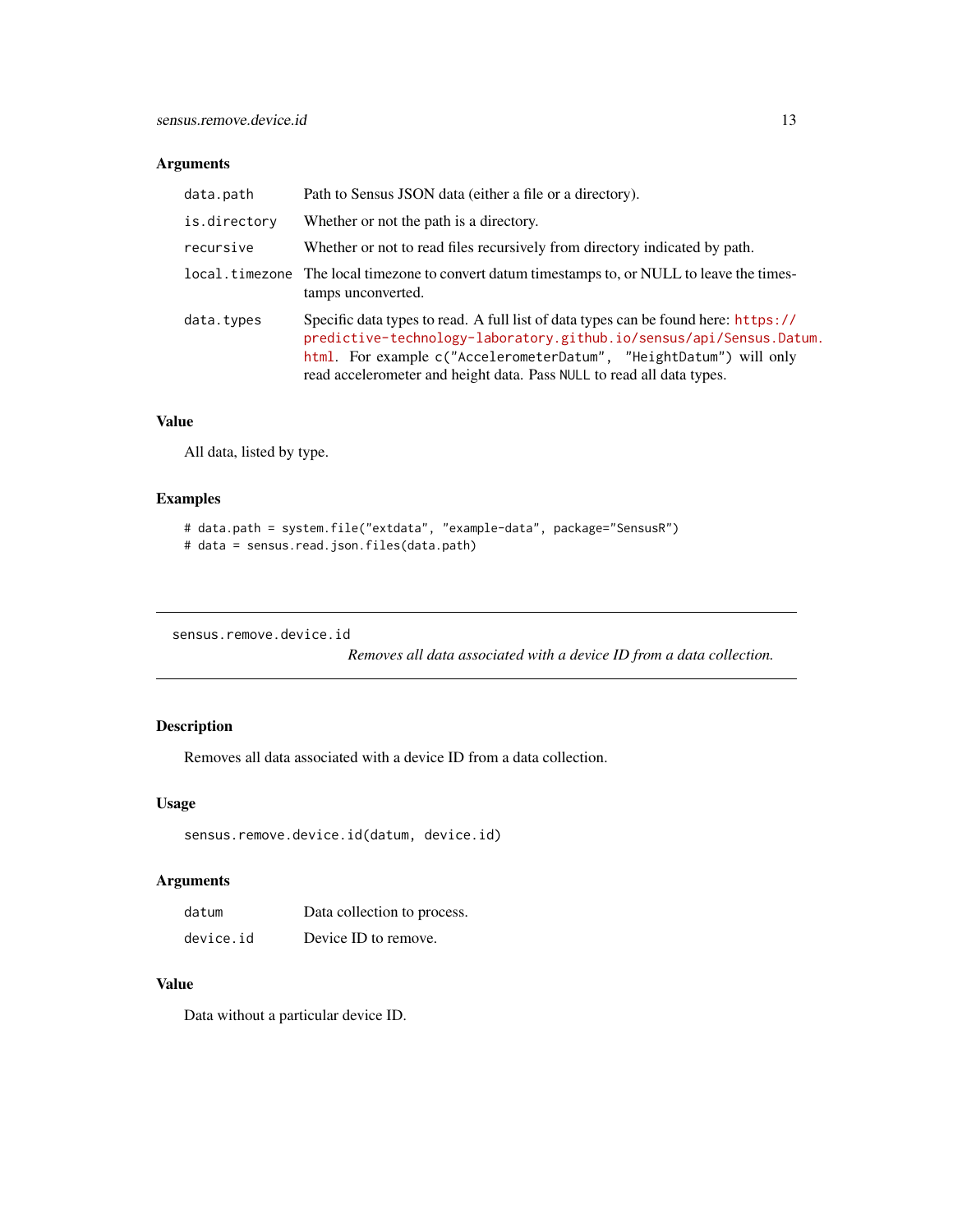```
sensus.sync.from.aws.s3
```
*Synchronizes data from Amazon S3 to a local path.*

#### Description

Synchronizes data from Amazon S3 to a local path.

#### Usage

```
sensus.sync.from.aws.s3(s3.path, profile = "default",
 local.path = tempfile(), aws.path = "/usr/local/bin/aws",
 delete = FALSE, decompress = FALSE)
```
#### Arguments

| s3.path    | Path within S3. This can be a prefix (partial path).                      |
|------------|---------------------------------------------------------------------------|
| profile    | AWS credentials profile to use for authentication.                        |
| local.path | Path to location on local machine.                                        |
| aws.path   | Path to AWS client.                                                       |
| delete     | Whether or not to delete local files that are not present in the S3 path. |
| decompress | Whether or not to decompress any gzip files after downloading them.       |

#### Value

Local path to location of downloaded data.

sensus.write.csv.files

*Write data to CSV files.*

#### Description

Write data to CSV files.

#### Usage

```
sensus.write.csv.files(data, directory, file.name.prefix = "")
```
#### Arguments

| data             | Data to write, as read using sensus read, json, files.                 |
|------------------|------------------------------------------------------------------------|
| directory        | Directory to write CSV files to. Will be created if it does not exist. |
| file.name.prefix |                                                                        |
|                  | $P = C \t{11.4}$                                                       |

Prefix to add to the generated file names.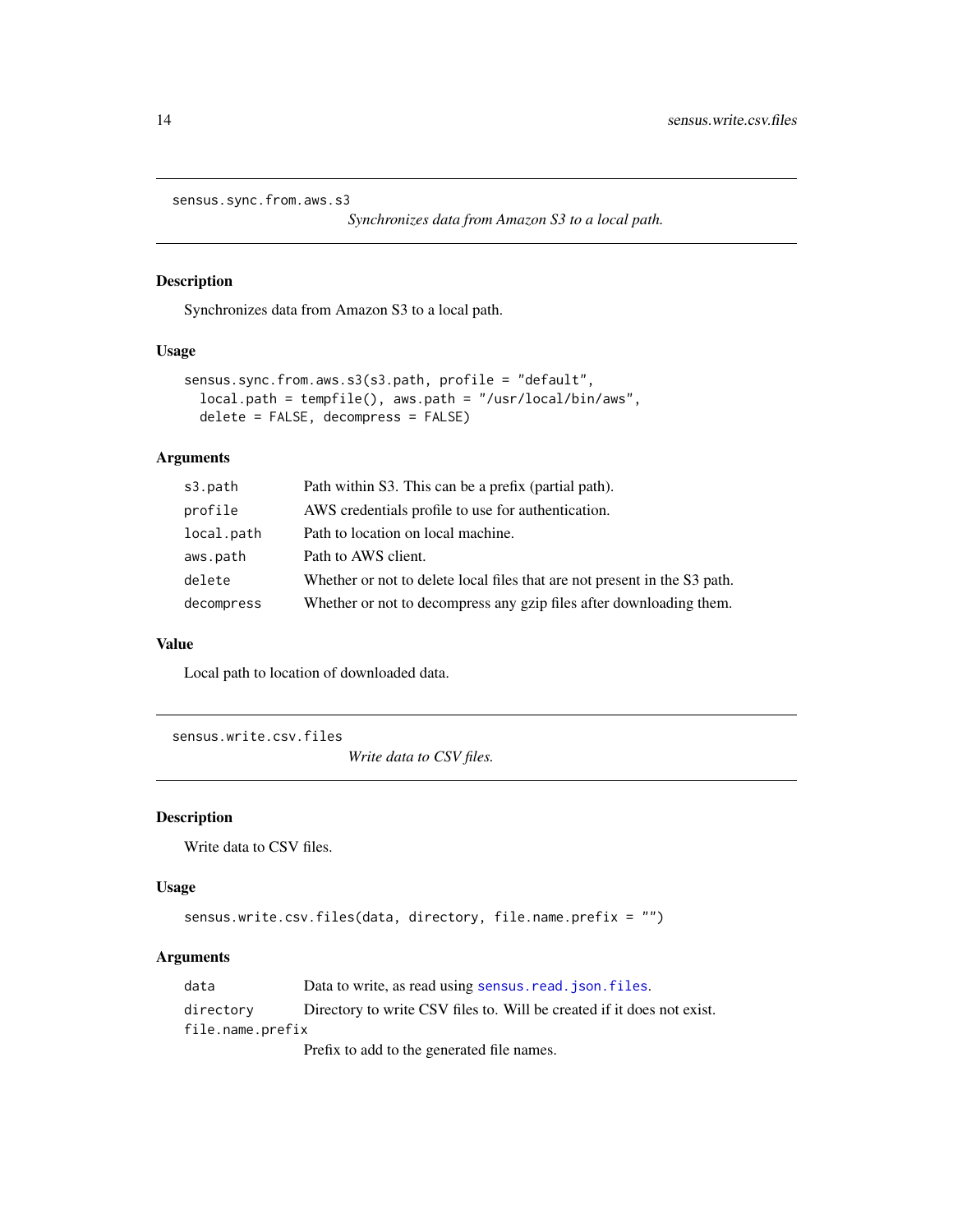# <span id="page-14-0"></span>Value

None

```
sensus.write.rdata.files
```
*Write data to rdata files.*

#### Description

Write data to rdata files.

### Usage

```
sensus.write.rdata.files(data, directory, file.name.prefix = "")
```
#### Arguments

| data             | Data to write, as read using sensus, read, json, files.                |
|------------------|------------------------------------------------------------------------|
| directory        | Directory to write CSV files to. Will be created if it does not exist. |
| file.name.prefix |                                                                        |
|                  | Prefix to add to the generated file names.                             |

#### Value

None

SensusR *SensusR: Sensus Analytics*

#### Description

Provides access and analytic functions for Sensus data. More information can be found at the following URL:

#### Details

https://predictive-technology-laboratory.github.io/sensus

# SensusR functions

The SensusR functions handle reading, cleaning, plotting, and otherwise analyzing data collected via the Sensus system.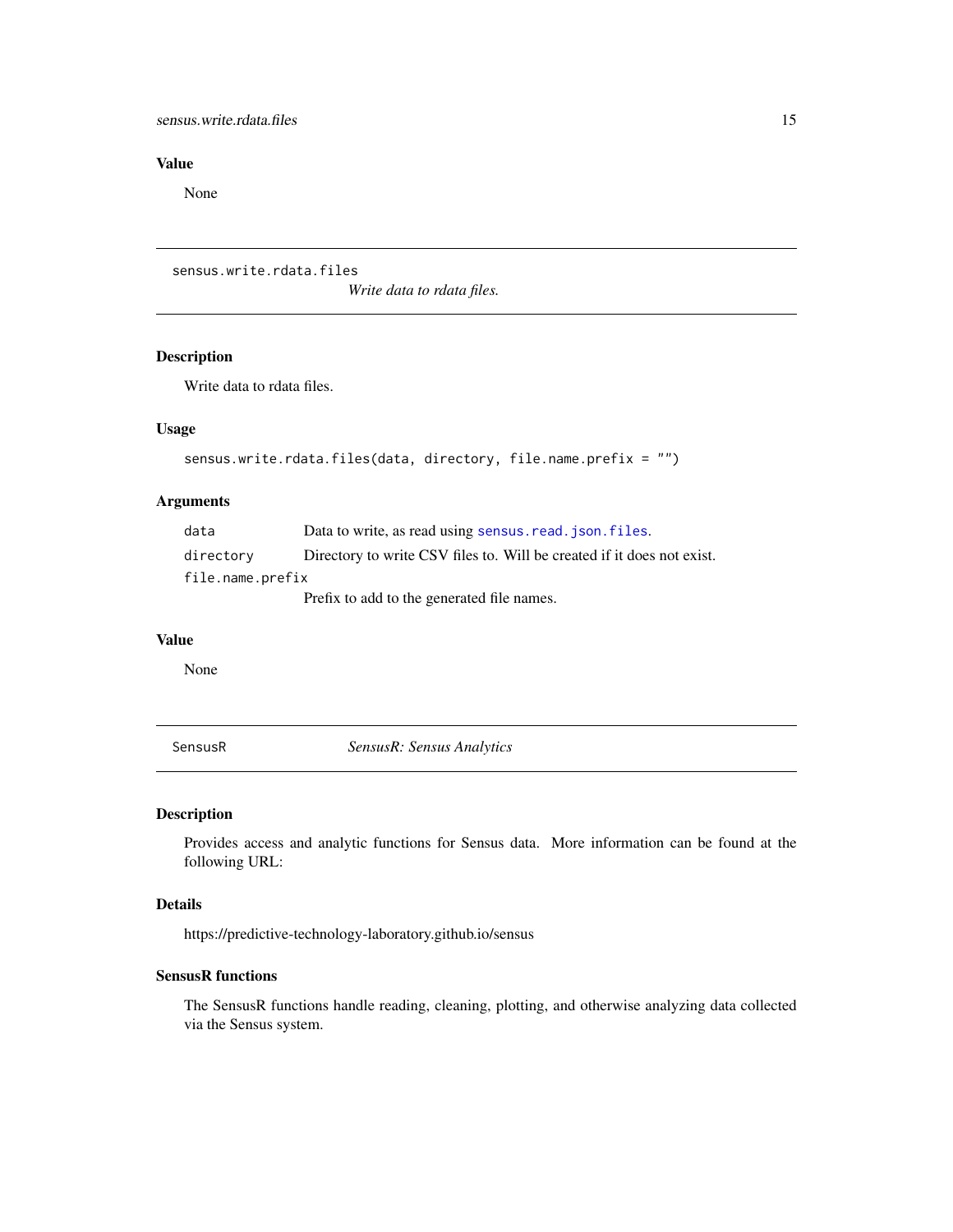<span id="page-15-0"></span>

# Description

Trim leading and trailing white space from a string.

#### Usage

trim(x)

# Arguments

x String to trim.

#### Value

Result of trimming.

trim.leading *Trim leading white space from a string.*

# Description

Trim leading white space from a string.

#### Usage

trim.leading(x)

#### Arguments

x String to trim.

#### Value

Result of trimming.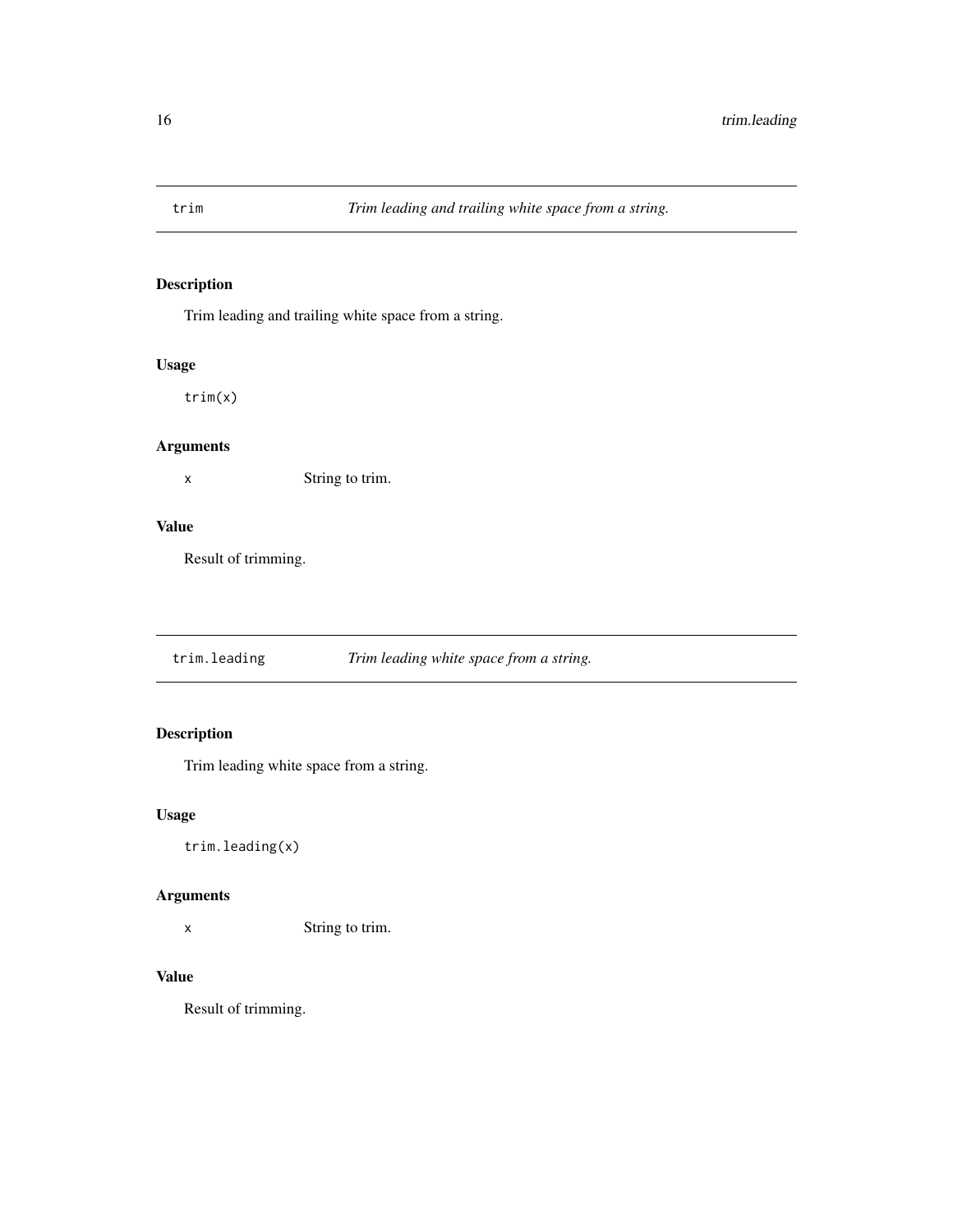<span id="page-16-0"></span>

# Description

Trim trailing white space from a string.

# Usage

trim.trailing(x)

# Arguments

x String to trim.

# Value

Result of trimming.